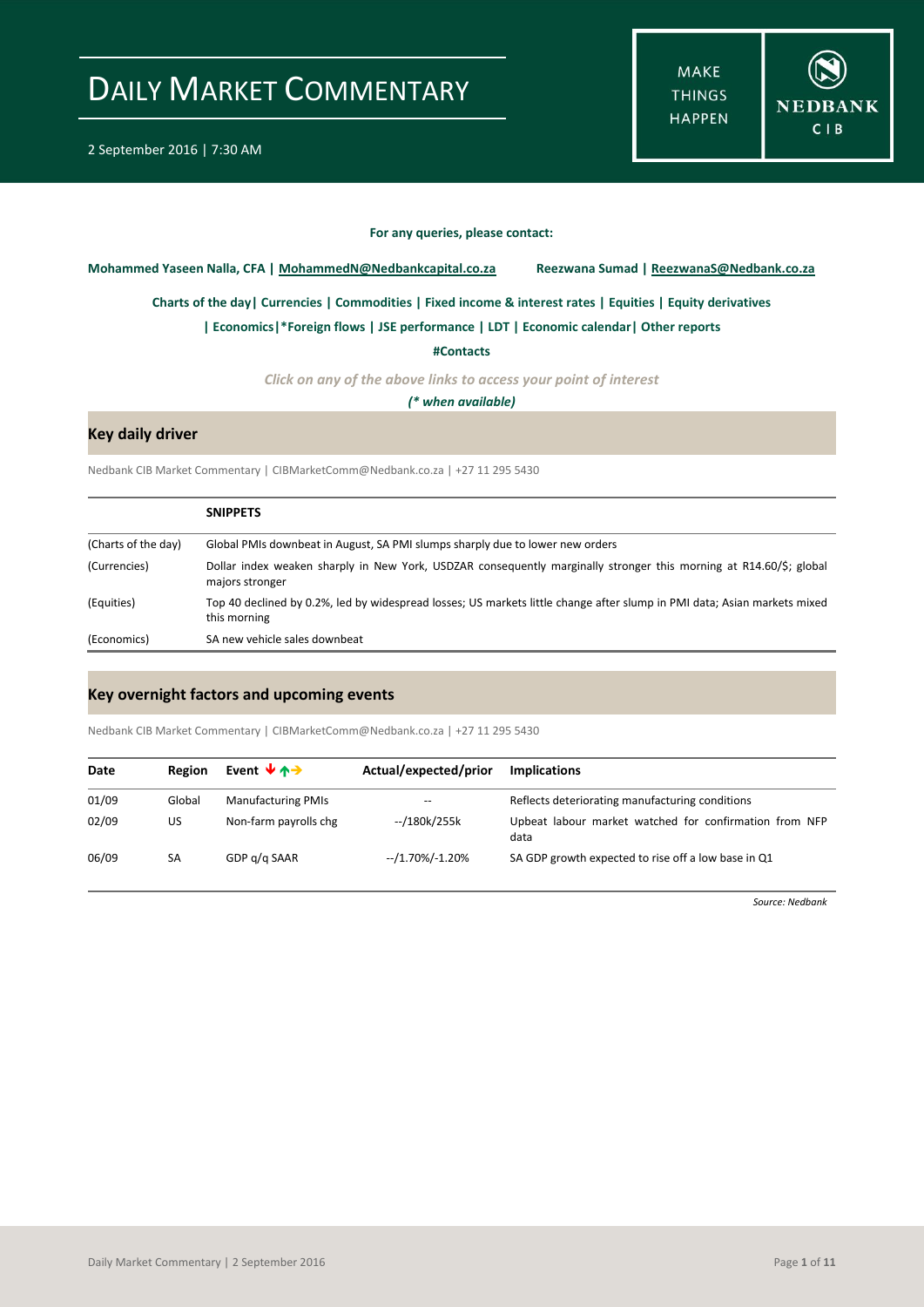

### <span id="page-1-0"></span>**Charts of the day** [back to top](#page-0-0) back to top

Nedbank CIB Market Commentary | CIBMarketComm@Nedbank.co.za | +27 11 295 5430

- Japanese manufacturing PMI rose to 49.5 in August, from 49.3 in July. Output rose to 50.2 index points, from 49.4 in July. New orders also edged higher. A year earlier, the PMI indicator was 51.7. Business activity will likely remain constrained on the back of sluggish growth and demand in Japan.
- Chinese manufacturing PMI rose to 50.4, from 49.9 in July, better than forecasts of 49.8. Output, new orders, inventories and new export orders edged higher. Purchasing managers' expectations of business activity in coming months is more upbeat relative to July, but these will continue to be concentrated among large businesses. Manufacturing activity among small and medium businesses still remains in contraction.
- The UK manufacturing PMI surged to 53.3, from 48.3 in July, beating forecasts of 49. The increase was on the back of new orders which rose to 54.6 index points, from 47.8 in July. The PMI is currently at the highest level since October 2015. The Brexit vote will adversely impact manufacturing activity in the medium term.
- Eurozone PMI fell to 51.7 from 52 in July, worse than forecasts of 51.8, but remains in expansion for 21 consecutive months. New orders slumped to 51.4, from 52.2 previously, as demand slowed – this subcomponent is currently at the lowest level since February 2015.
- US ISM manufacturing fell into contraction for the first time in 6 months in August, to 49.4, from 52.6 in July, worse than forecasts of 52. There was a sharp decline in new orders (lowest since December 2015) and production (lowest since August 2012), while prices, inventories, deliveries and imports also fell. Manufacturers continue to shed jobs as a result of declining business activity. Domestic demand for manufactured items has fallen; exports still remain relatively upbeat despite a strong dollar. Should this trend persist, we may see it reflect in the Q3 and Q4 GDP data-prints.
- SA's manufacturing PMI slumped to 46.3 in August, from 52.5 in July, significantly worse than forecasts of 51. The reason for the sharp drop was new sales orders, which slumped by 12 index points, to 42.5 in August. Business activity remained weak for the second month, in contraction at 44.8 points. Other subcomponents that declined in August were employment, inventories, and prices. While current manufacturing conditions remain dire, expectations of business conditions in 6 months' time was generally upbeat. This is also reflected in better purchasing commitments in August.

**Global manufacturing conditions remain downbeat, despite the uptick in UK and Asian PMIs. Global monetary policy bias is still accommodative, in order to support growth and spur inflation, apart from the Fed that's considering a rate hike. The risk of a SARB rate hike has risen and may materialise ahead of the December credit ratings review where we are at risk of being downgraded.**



#### **SA PMI slumps on sharply lower new orders**





*Source: Bloomberg, Nedbank*

**Eurozone services and manufacturing PMIs diverge**



*Source: Bloomberg, Nedbank*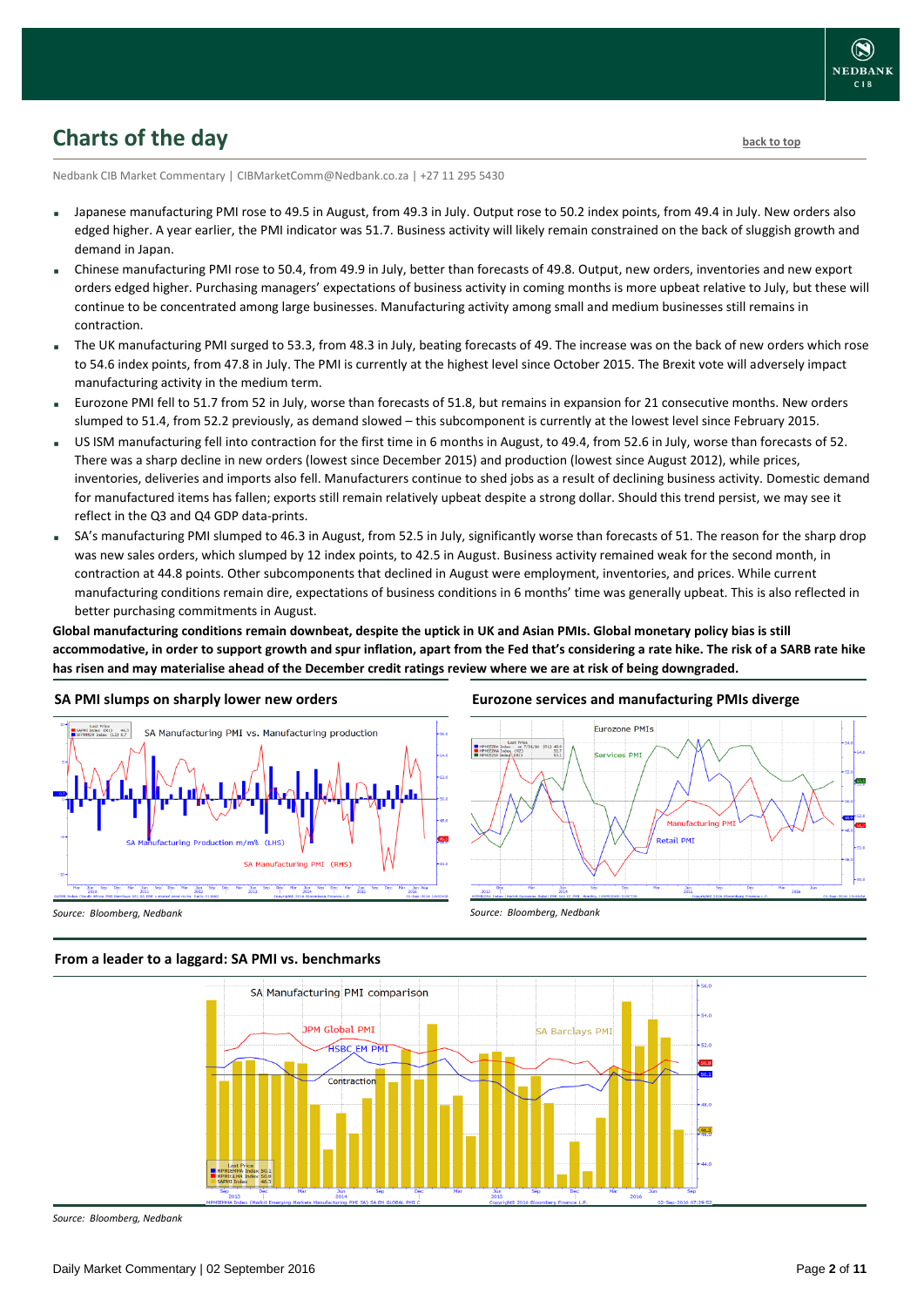

### <span id="page-2-0"></span>**Currencies [back to top](#page-0-0)**

Business Banking FX | +27 11 535 4003 | Corporate FX | +2711 535 4002 | Institutional FX | +2711 535 4005

- The local session saw the Rand open at 14.7000. The local unit traded in a relatively narrow range through the day of 14.6000 to 14.7500. News headlines continue to dictate the market movement and liquidity remains at a premium. The catalyst for the Rand to recover somewhat, was on the back of contraction of the US manufacturing sector for the first time in 6 months. New York trading saw the Rand continue to trade a touch on the firmer side, touching a low of 14.5730, before closing around 14.6000. Market focus now turns to the allimportant US jobs report this afternoon. This morning the Rand opens the day at 14.6100. EURZAR trading at 16.3700 and GBPZAR trading at 19.4100.
- International markets saw the Pound trade significantly firmer on the day. UK Manufacturing PMI rose to a 10 month high, surpassing estimates for a smaller rise. The Pound opened at 1.3148 and touched a high of 1.3296 as the session drew to a close. This morning it opens at 1.3280, being able to hold onto gains made yesterday. Euro also posted gains on the day touching 1.1199, opening this morning around similar levels. Gold fairly unchanged from the close, currently trading at \$1313.
- On the data front we have Eurozone PPI, US unemployment, US factory orders, Us durable goods, and centre stage will be US NFP.
- Possible trading range: 14.4500-14.7500.

| <b>Majors</b>                   | Last price | $\%$ $\Delta$<br>$-1d$ | $\Delta_0$<br><b>MTD</b> | $\sqrt{\Delta}$<br><b>YTD</b> | <b>Month</b><br>trend | <b>USD</b> trend    |
|---------------------------------|------------|------------------------|--------------------------|-------------------------------|-----------------------|---------------------|
|                                 |            |                        |                          |                               |                       |                     |
| <b>GBPUSD</b>                   | 1.33       | 0.03                   | 1.06                     | $-9.88$                       | ⇑                     | <b>USD</b> weakness |
| <b>EURUSD</b>                   | 1.12       | 0.00                   | 0.36                     | 3.06                          | ♠                     | <b>USD</b> weakness |
| <b>USDJPY</b>                   | 103.36     | 0.07                   | 0.08                     | $-14.01$                      | ♠                     | USD strength        |
| <b>USDAUD</b>                   | 1.32       | $-0.02$                | $-0.45$                  | $-3.49$                       | ⊕                     | <b>USD</b> weakness |
| <b>Rand crosses</b>             | Last price | $% \Delta$<br>$-1d$    | %Д<br><b>MTD</b>         | $\Delta$<br><b>YTD</b>        | <b>Month</b><br>trend | <b>ZAR</b> trend    |
| <b>USDZAR</b>                   | 14.60      | $-0.41$                | $-0.75$                  | $-5.70$                       | ⊕                     | ZAR strength        |
| <b>GBPZAR</b>                   | 19.39      | $-0.39$                | 0.29                     | $-15.01$                      | ⇑                     | <b>ZAR</b> weakness |
| <b>FURZAR</b>                   | 16.35      | $-0.40$                | $-0.40$                  | $-2.82$                       | ⊕                     | ZAR strength        |
| <b>AUDZAR</b>                   | 11.03      | $-0.39$                | $-0.30$                  | $-2.26$                       | ⊕                     | ZAR strength        |
| ZARJPY                          | 7.08       | 0.47                   | 0.83                     | $-8.82$                       | ♠                     | ZAR strength        |
|                                 |            | $% \Delta$             | $\% \Delta$              | $\Delta_0$                    | <b>Month</b>          | <b>ZAR</b> trend    |
| <b>African FX</b>               | Last price | $-1d$                  | <b>MTD</b>               | <b>YTD</b>                    | trend                 |                     |
| ZARMWK (Malaw ian kw acha)      | 49.35      | 0.37                   | 0.71                     | 14.40                         | ♠                     | ZAR strength        |
| ZARBWP (Botsw ana pula)         | 0.75       | 0.42                   | 0.87                     | 2.55                          | ⇑                     | ZAR strength        |
| ZARKES (Kenyan shilling)        | 6.94       | 0.36                   | 0.84                     | 5.01                          | ⇑                     | ZAR strength        |
| ZARMUR (Mauritian rupee)        | 2.41       | 0.52                   | 0.90                     | 4.09                          | ⇑                     | ZAR strength        |
| ZARNGN (Nigerian naira)         | 21.56      | 1.78                   | $-6.44$                  | 67.43                         | ⊕                     | ZAR weakness        |
| ZARGHS (Ghanian cedi)           | 0.27       | $-0.04$                | 0.33                     | 9.91                          | ⇑                     | ZAR strength        |
| ZARZMW (Zambian kw acha)        | 0.66       | 0.50                   | 2.13                     | $-6.91$                       | ⇑                     | ZAR strength        |
| ZARMZN (Mozambican metical)     | 5.01       | 0.40                   | 1.29                     | 61.49                         | ♠                     | ZAR strength        |
| Source: Bloomberg & Nedbank CIB | Time       |                        | 2016/09/02 07:16         |                               |                       |                     |

*\*Please note that the sign on the % change reflects the change on the headline number. The narrative indicates the trend direction over the month. For trade in any of these currencies, contact our FX dealing desks*



#### **USDZAR**

*Source: Bloomberg, Nedbank*



*Source: Bloomberg, Nedbank*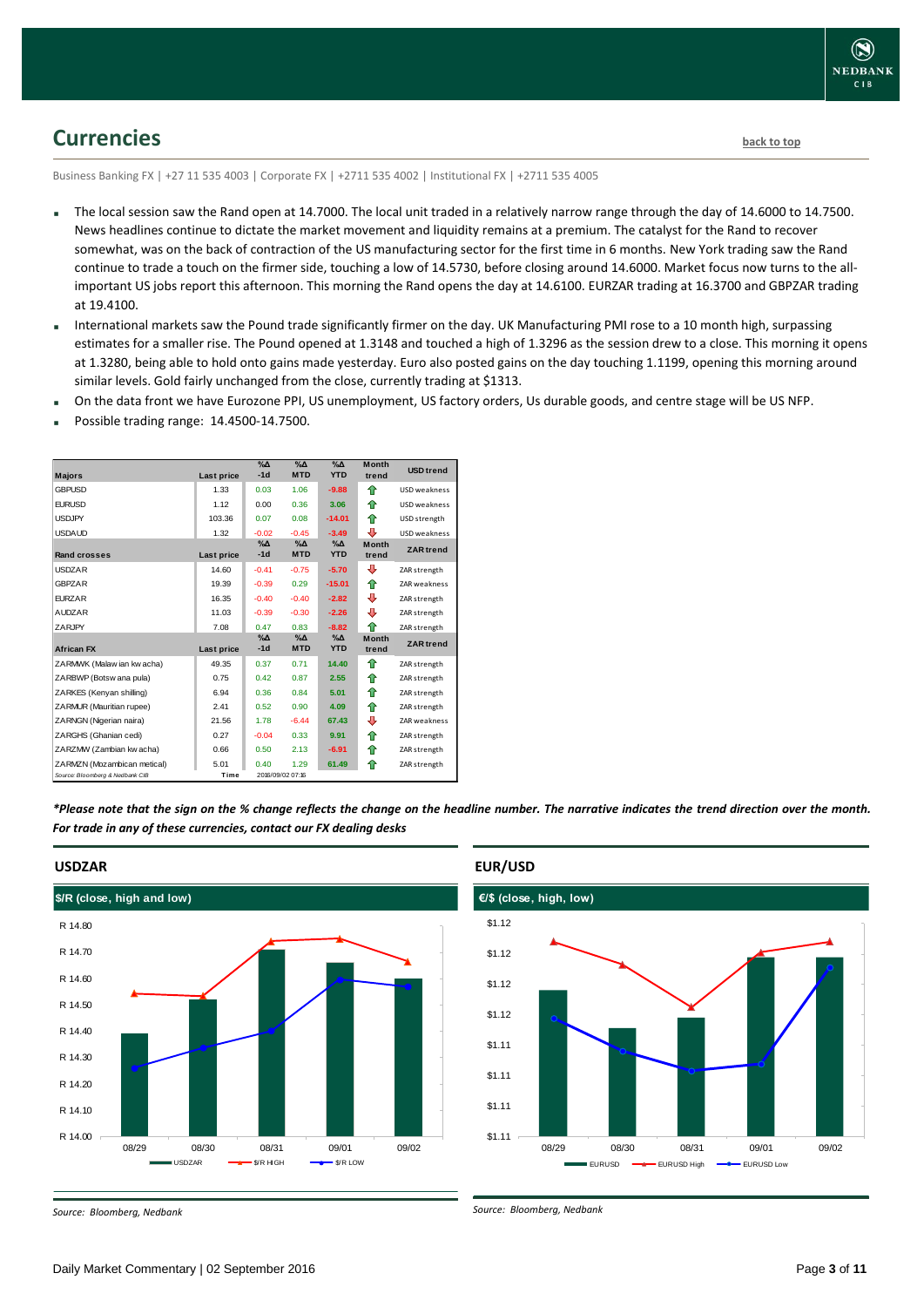## <span id="page-3-0"></span>**Commodities [back to top](#page-0-0)**

Nedbank CIB Market Commentary | CIBMarketComm@Nedbank.co.za | +27 11 295 5430| +27 11 535 4038

- Gold continued to edge lower yesterday, on the back of a strong dollar limiting bargain buying. However the bias for the last few trading session have been lower, and this may likely persist should the dollar stay strong. Any further Fed dovishness will strengthen the dollar, limiting bargain and safe haven demand. In US and Asia, a sharply weaker dollar on the back of downbeat US PMI data resulted in some bargain buying, lifting the gold price by \$10/oz.
- Brent continued to decline vesterday, for the 4<sup>th</sup> consecutive day. Saudi Arabia's oil minister stated that they will continue to pursue market share in Asia, but they are not in a price war with other countries, despite cutting prices to their Asian and European buyers. The country will not flood the market with oil, but is not concerned about global demand and will supply where there is demand for its oil, the minister said. For now, the oil market remains in a supply glut, with OPEC convening informal talks later in the month to discuss stabilisation efforts for the oil price.

| <b>Commodities</b>              | Last price   | $\% \Delta$<br>$-1d$ | %Δ<br><b>MTD</b> | %Δ<br><b>YTD</b> | <b>Month</b><br>trend |
|---------------------------------|--------------|----------------------|------------------|------------------|-----------------------|
| Brent near future (\$)          | 45.75        | 0.66                 | $-2.74$          | 22.72            | ⊕                     |
| WTI crude (\$)                  | 43.44        | 0.65                 | $-2.82$          | 17.28            | ⊕                     |
| Gold spot (\$)                  | 1 313.11     | $-0.04$              | 0.38             | 23.62            | ⇑                     |
| Platinum spot (\$)              | 1 049.08     | 0.42                 | $-0.14$          | 17.40            | ⊕                     |
| SA w hite maize spot (R)        | 4 0 9 6 .0 0 | 0.59                 | 0.59             | $-12.12$         | ⇑                     |
| Source: Bloomberg & Nedbank CIB | Time         |                      | 2016/09/02 07:16 |                  |                       |

### **Platinum vs Gold Platinum vs. Gold**





**Brent Crude vs West Texas Intermediate Brent Crude vs West Texas Intermediate** 



*Source: Bloomberg*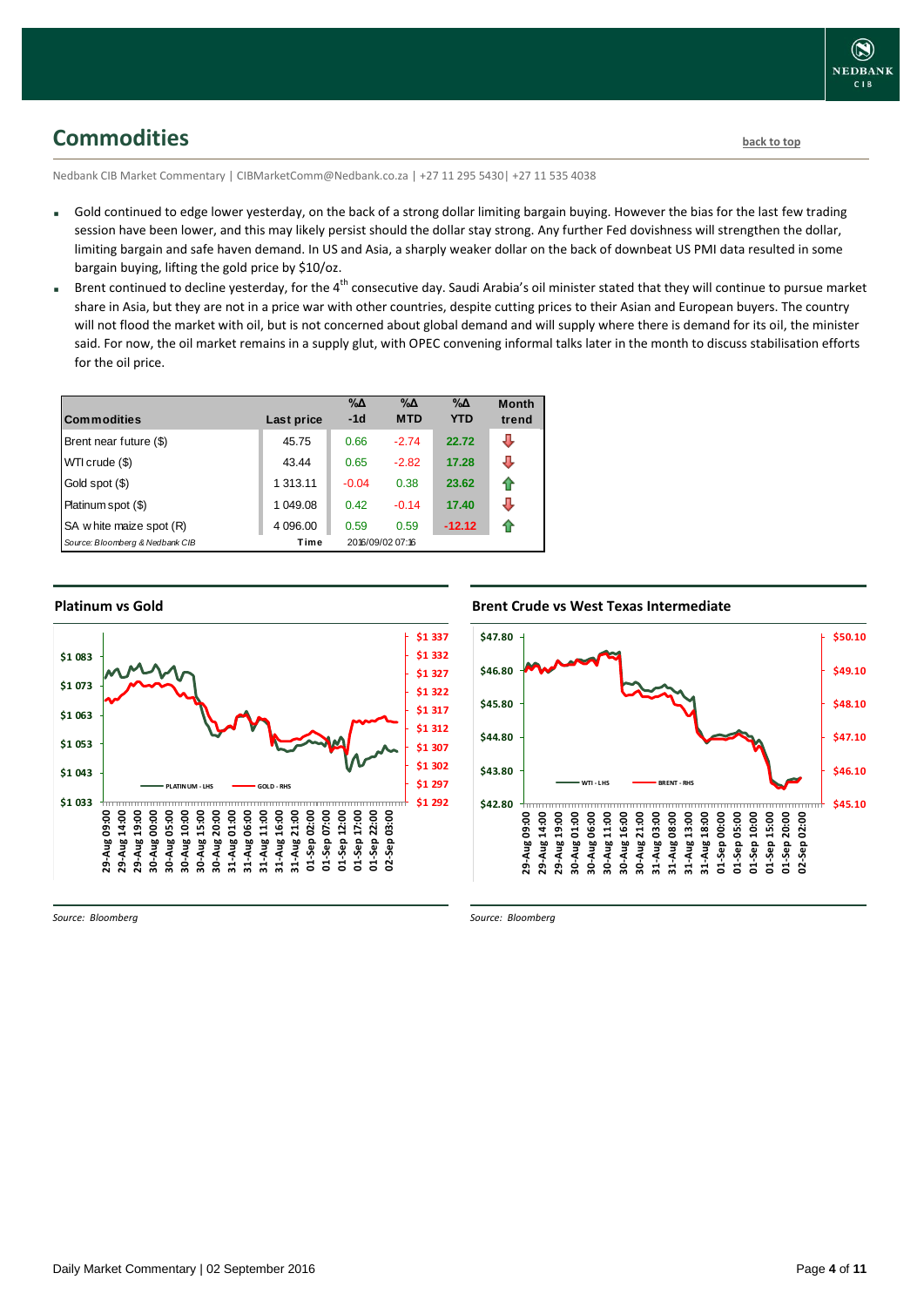## <span id="page-4-0"></span>**Fixed income and interest rates back to the line of the set of the set of the set of the set of the set of the set of the set of the set of the set of the set of the set of the set of the set of the set of the set of th**

Bond flow sales |+2711 535 4021 | Corporate Money Markets | +2711 535 4007 | Business Bank Money Markets | +2711 535 4006

| <b>Bonds</b>                    |                           | Δ<br>1 <sub>d</sub> | Δ<br><b>MTD</b>  | Δ<br><b>YTD</b> | <b>Month</b> |
|---------------------------------|---------------------------|---------------------|------------------|-----------------|--------------|
|                                 | <b>Last price</b><br>$\%$ | bps                 | bps              | bps             | trend        |
| R203-1 yrs                      | 7.89                      | 13.47               | 8.57             | $-63.83$        | ⇑            |
| R208-4.6 yrs                    | 8.43                      | $-0.90$             | $-5.30$          | $-97.80$        | ⊕            |
| R186-10.3 yrs                   | 8.98                      | $-1.20$             | $-7.70$          | $-78.70$        | ⊕            |
| R2048-31.5 yrs                  | 9.59                      | $-0.90$             | $-7.20$          | $-80.80$        | ⊕            |
| <b>US 10 vr</b>                 | 1.58                      | 1.28                | 0.08             | $-68.82$        | ⇑            |
| <b>UK 10 yr</b>                 | 0.67                      | 4.05                | 4.05             | $-65.92$        | ⇑            |
| German 10 yr                    | $-0.07$                   | 1.54                | 1.54             | $-110.49$       | ⇑            |
| Japan 10 yr                     | $-0.03$                   | $-31.25$            | $-47.62$         | $-112.45$       | ⊕            |
|                                 |                           | Δ                   | Δ                | Δ               | <b>Month</b> |
| <b>Money Market</b>             | Last price                | 1 <sub>d</sub>      | <b>MTD</b>       | <b>YTD</b>      | trend        |
|                                 | $\frac{9}{6}$             | bps                 | bps              | bps             |              |
| SA repo rate                    | 7.00                      | 0.00                | 0.00             | 75.00           | ⇛            |
| SA prime rate                   | 10.50                     | 0.00                | 0.00             | 75.00           | ➾            |
| SA CPI (MTD = previous month)   | 6.00                      |                     | $-30.00$         |                 | ⊕            |
| SA 3m JIBAR                     | 7.36                      | 0.00                | 0.00             | 73.30           |              |
| SA 3m NCD                       | 7.33                      | $-5.00$             | $-5.00$          | 72.50           | ⊕            |
| SA 6m NCD                       | 8.03                      | $-2.50$             | $-2.50$          | 51.25           | ⊕            |
| SA 12m NCD                      | 8.65                      | 0.00                | 0.00             | 21.25           | ⇛            |
| US 3m LIBOR                     | 0.84                      | $-0.37$             | $-0.37$          | 22.30           | ⊕            |
| UK 3m LIBOR                     | 0.38                      | $-0.28$             | $-0.28$          | $-20.57$        | ⊕            |
| Japan 3m LIBOR                  | $-0.04$                   | 0.53                | 0.00             | $-10.81$        | ⇛            |
| Source: Bloomberg & Nedbank CIB | Time                      |                     | 2016/09/02 07:16 |                 |              |

| Month<br>trend | <b>FRAs and Swaps</b>            | Last price    | Δ<br>1 <sub>d</sub> | Δ<br><b>MTD</b> | Δ<br><b>YTD</b> | <b>Month</b><br>trend |
|----------------|----------------------------------|---------------|---------------------|-----------------|-----------------|-----------------------|
|                |                                  | $\%$          | bps                 | bps             | bps             |                       |
| ✿              | 3X6 FRA                          | 7.57          | 0.00                | 1.00            | 15.50           | ⇑                     |
| ⊕              | 6X9 FRA                          | 7.69          | 0.00                | 0.00            | $-8.50$         | ⇛                     |
| ⊕              | 9X12 FRA                         | 7.81          | 0.00                | 1.00            | $-44.00$        | 合                     |
| ⊕              | <b>18X21 FRA</b>                 | 7.85          | 0.00                | 2.00            | $-116.00$       | 合                     |
| 合              | SA 2yr Sw ap                     | 7.72          | 0.00                | 1.60            | $-43.20$        | 合                     |
| ⇮              | SA 3yr Swap                      | 7.82          | 0.00                | 0.60            | $-72.00$        | 合                     |
| ⇑              | SA 5yr Swap                      | 8.04          | 0.00                | $-0.50$         | $-95.00$        | ⊕                     |
| ⊕              | SA 10yr Swap                     | 8.41          | 0.00                | $-0.50$         | $-105.50$       | ⊕                     |
| Month          | SA 15yr Swap                     | 8.48          | 0.00                | $-0.50$         | $-117.45$       | ⊕                     |
| trend          |                                  |               | Δ                   | Δ               | Δ               | <b>Month</b>          |
|                |                                  |               |                     |                 |                 |                       |
|                | <b>Spreads</b>                   | Last price    | 1 <sub>d</sub>      | <b>MTD</b>      | <b>YTD</b>      | trend                 |
| ⇛              |                                  | $\frac{9}{6}$ | bps                 | bps             | bps             |                       |
| ⇛              | 2v10v                            | $-0.69$       | 0.00                | 2.10            | 62.30           | ⇑                     |
| ⊕              | 3v10v                            | $-0.59$       | 0.00                | 1.10            | 33.50           | ⇑                     |
| ⇛              | R186-R203                        | 1.24          | $-14.67$            | $-16.27$        | $-14.87$        | ⊕                     |
|                | R2048-R186                       | 0.61          | 0.30                | 0.50            | $-2.10$         | 合                     |
| ⊕              | 5y-R186                          | $-0.95$       | 1.20                | 7.20            | $-16.30$        | ⇮                     |
| ⊕<br>⇛         | 10y-R186                         | $-0.58$       | 1.20                | 7.20            | $-26.80$        | 合                     |
|                | 15y-R186                         | $-0.50$       | 1.20                | 7.20            | $-38.75$        | 合                     |
| ⊕<br>⊕         | SA 5yr CDS spread - basis points | 260.50        | 3.50                | 0.50            | $-75.50$        | ✿                     |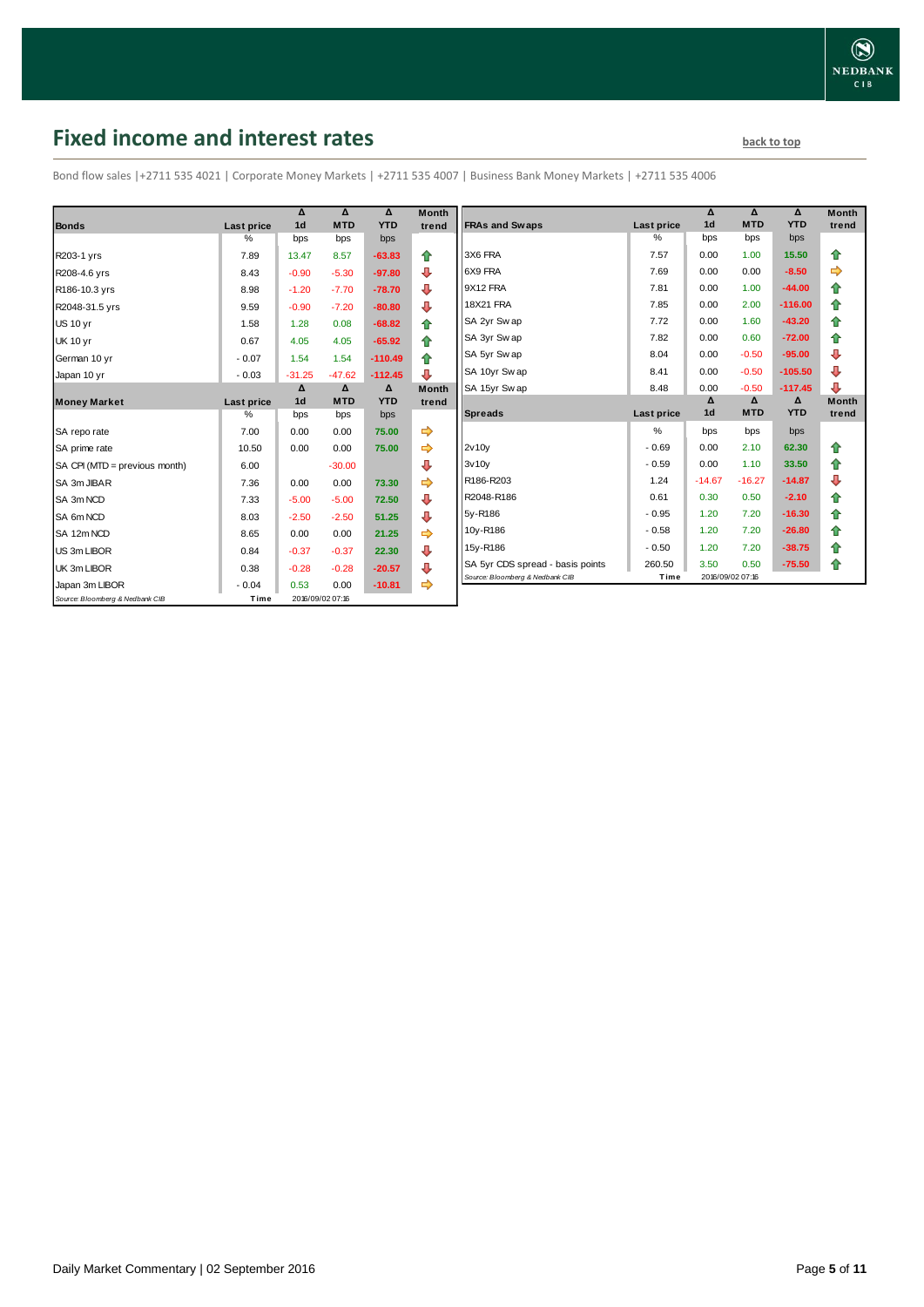### <span id="page-5-0"></span>**Equities [back to top](#page-0-0)**

Cash equities | +2711 535 4030/31

#### **South Africa**

- After spending most of the day swinging between gains and losses, the Top 40 ended the day down 0.20% at 46168.90. Platinum stocks outperformed, lifted by Impala Platinum, which reported a solid set of results, adding 9.5%. Mr Price lost a further 8.6%, after their trading update disappointed on Wednesday, dragging the sector lower. (WHL-1.41%, TRU-1.85%) In other corporate news, Growthpoint, lost 2.08%, after reporting results which were in line with our estimates, but the dividend was slightly less than our forecast.
- The value traded at the close was R30.4billion and the rand was trading at R14.68 vs the dollar.

#### **UK/Europe**

 European markets ended the day lower, retracing early morning gains as the pound gained after UK manufacturing PMI data rebounded sharply in August. An unexpected contraction in US manufacturing also added to the weakness. In London, energy stocks were the worst performers, with Royal Dutch Shell and BP losing over 2%. Banking stocks extended gains with Europe's STOXX bank index gaining 0.8%, with Commerzbank adding a further 2.2%, following Wednesday's news of merger talks with Deutsche Bank. In Paris, Pernod Ricard gained over 2% after reporting a 2% rise in full year profit. The FTSE100 fell 0.52% the DAX lost 0.55% and the CAC40 gained 0.03%.

#### **USA**

 US markets ended Thursday's session little changed, with gains in the tech sector offsetting the slightly weaker manufacturing data, with lower oil prices weighing on the energy sector. The gold sector outperformed adding over 4%, lifted by a stronger bullion price. All eyes will be on the jobs report which will be released later today, which is expected to show an increase of about 175000 jobs in August.

#### **Asia**

 Asian markets are trading mixed this morning. Japanese stocks are trading lower, with the weak US factory data weighing on sentiment. Automakers fell, after the US auto sales fell 4.2% in August, with some automakers saying that a long expected decline due to softer consumer demand had begun. Hong Kong stocks were firmer with conglomerate CK Hutchison gaining over 3% to a five month high after European regulators approved their Italian company's joint venture. Australian shares fell for the third consecutive day, with traders cautious ahead of the US jobs data. Telecom, healthcare and energy stocks were the worst performers, while gold and general miners rose. BHP Billiton and Rio Tinto were up 0.94% and 0.25% respectively, with gold miner Newcrest adding over 2%.

|                                 |             | $\% \Delta$ | %Δ               | %Δ            | Month        |
|---------------------------------|-------------|-------------|------------------|---------------|--------------|
| <b>Developed Markets</b>        | Last price  | $-1d$       | <b>MTD</b>       | <b>YTD</b>    | trend        |
| Dow Jones                       | 18 419.30   | 0.10        | 0.10             | 5.71          | ♠            |
| Nasdag                          | 5 227.21    | 0.27        | 0.27             | 4.39          | ⇮            |
| S&P 500                         | 2 170.86    | $-0.00$     | $-0.00$          | 6.21          | ⊕            |
| DJ Eurostoxx 50                 | 3 017.49    | $-0.19$     | $-0.19$          | $-7.65$       | ⊕            |
| <b>DAX</b>                      | 10 534.31   | $-0.55$     | $-0.55$          | $-1.94$       | ⊕            |
| CAC                             | 4 4 3 9.6 7 | 0.03        | 0.03             | $-4.26$       | ⇑            |
| <b>FTSE</b>                     | 6745.97     | $-0.52$     | $-0.52$          | 8.07          | ⊕            |
| ASX200                          | 5 377.00    | $-0.71$     | $-1.03$          | 1.53          | ⊕            |
| Nikkei 225                      | 16 882.97   | $-0.26$     | 0.94             | $-11.30$      | ⇑            |
| <b>MSCI World</b>               | 1723.55     | 0.23        | 0.23             | 3.65          | ⇑            |
|                                 |             | %Δ          | %Д               | $\%$ $\Delta$ | <b>Month</b> |
| <b>Emerging Markets</b>         | Last price  | $-1d$       | <b>MTD</b>       | <b>YTD</b>    | trend        |
| Hang Seng                       | 23 243.87   | 0.35        | 1.16             | 6.07          | ⇑            |
| Shanghai                        | 3 065.52    | 0.07        | $-0.65$          | $-13.38$      | ⊕            |
| Brazil Bovespa                  | 58 236.27   | 0.58        | 0.58             | 34.34         | ⇑            |
| India - NSE                     | 28 487.37   | 0.22        | 0.12             | 9.07          | ⇑            |
| <b>Russia Micex</b>             | 1976.91     | 0.27        | 0.27             | 12.24         | ⇑            |
| <b>MSCI</b> Emerging            | 891.08      | $-0.29$     | $-0.29$          | 12.21         | ⊕            |
|                                 |             | %∆          | %Д               | %Δ            | <b>Month</b> |
| <b>SA Indices</b>               | Last price  | $-1d$       | <b>MTD</b>       | <b>YTD</b>    | trend        |
| <b>JSE All Share</b>            | 52 631.33   | $-0.19$     | $-0.19$          | 3.82          | ⊕            |
| Top 40                          | 46 168.90   | $-0.20$     | $-0.20$          | 0.81          | ⊕            |
| Resi 10                         | 31 239.30   | 0.45        | 0.45             | 23.02         | ⇮            |
| Indi 25                         | 71 318.97   | $-0.08$     | $-0.08$          | $-0.61$       | ⊕            |
| Fini 15                         | 14 524.68   | $-0.98$     | $-0.98$          | $-4.66$       | ⊕            |
| Source: Bloomberg & Nedbank CIB | Time        |             | 2016/09/02 07:16 |               |              |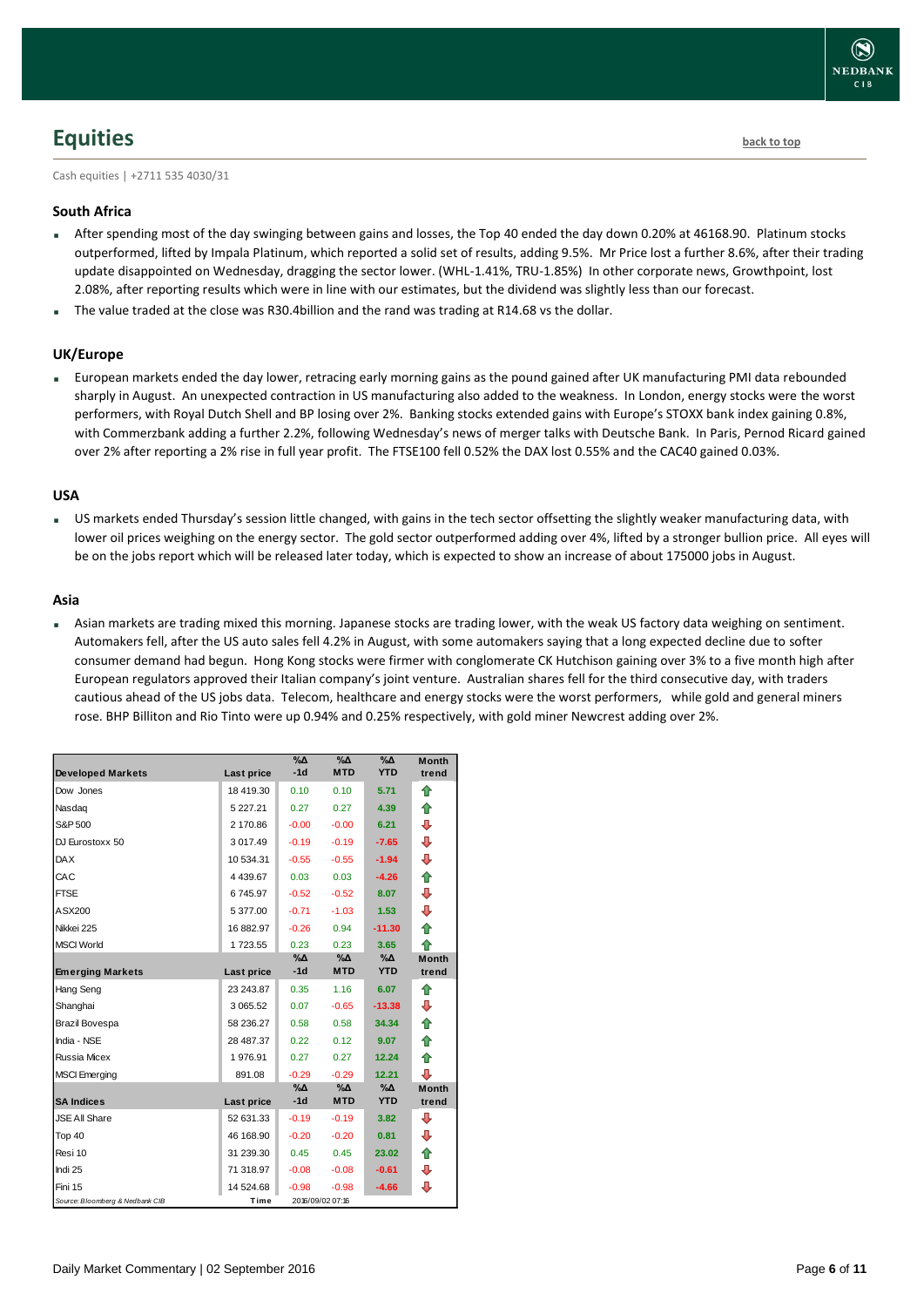### <span id="page-6-0"></span>**Economics [back to top](#page-0-0)**

Nedbank CIB Market Commentary | CIBMarketComm@Nedbank.co.za | +27 11 295 5430

#### **SA**

- New vehicle sales contracted by 9.5% y/y in August, from -17.1% in July, better than estimates of -13.1%. Exports however, surged by 26.7% y/y, after the 2.4% growth in July.
- Only purchases of heavy commercial vehicles rose in August the rest of the vehicle categories posted sharp declines.
- Consumers are unwilling to purchase new vehicles due to the rising interest rate and inflationary environment. This, combined with lacklustre job growth, rising debt levels, and poor economic growth, have severely hampered new car sales.
- The trend is expected to persist as economic, labour and business conditions remain downbeat.

**Synopsis: The local economic outlook remains dire, with fractional, if any, growth expected this year. The SARB may raise interest rates by a further 25 bps before year-end, on the back of a sharply weaker rand exchange rate, threat of a credit rating downgrade, as well as a possible rate hike by the Fed.**

### <span id="page-6-1"></span>**Economic calendar [back to top](#page-0-0)**

Nedbank CIB Market Commentary | CIBMarketComm@Nedbank.co.za | +27 11 295 5430

| <b>Time</b>       | Country Event |                                      | Period | <b>Survey</b>            | Actual                   | Prior     | <b>Revised</b>           |
|-------------------|---------------|--------------------------------------|--------|--------------------------|--------------------------|-----------|--------------------------|
| 01-Sep            |               |                                      |        |                          |                          |           |                          |
| 02:30             | JN            | Nikkei Japan PMI Mfg                 | Aug F  | $\overline{\phantom{a}}$ | 49.5                     | 49.6      | $\hspace{0.05cm} -$      |
| 03:00             | CH            | <b>Manufacturing PMI</b>             | Aug    | 49.8                     | 50.4                     | 49.9      | $\overline{\phantom{a}}$ |
| 09:55             | GE            | Markit/BME Germany Manufacturing PMI | Aug F  | 53.6                     | 53.6                     | 53.6      | $\hspace{0.05cm} -$      |
| 10:00             | EC            | Markit Eurozone Manufacturing PMI    | Aug F  | 51.8                     | 51.7                     | 51.8      | $\mathbf{u}$             |
| 10:30             | UK            | Markit UK PMI Manufacturing SA       | Aug    | 49                       | 53.3                     | 48.2      | 48.3                     |
| 11:00             | SA            | <b>Barclays Manufacturing PMI</b>    | Aug    | 51                       | 46.3                     | 52.5      | $\overline{\phantom{a}}$ |
| 14:30             | US.           | <b>Initial Jobless Claims</b>        | 27-Aug | 265k                     | 263k                     | 261k      | $\overline{\phantom{a}}$ |
| 14:30             | US            | <b>Continuing Claims</b>             | 20-Aug | 2145k                    | 2159k                    | 2145k     | $\hspace{0.05cm} -$      |
| 15:45             | US.           | Markit US Manufacturing PMI          | Aug F  | $\overline{\phantom{a}}$ | 52.0                     | 52.1      | $\hspace{0.05cm} -$      |
| 16:00             | US            | <b>ISM Manufacturing</b>             | Aug    | 52                       | 49.4                     | 52.6      | $\overline{\phantom{a}}$ |
|                   | <b>SA</b>     | Naamsa Vehicle Sales YoY             | Aug    | $-13.10%$                | $-9.50%$                 | $-17.00%$ | $-17.10%$                |
| 03-Sep            |               |                                      |        |                          |                          |           |                          |
| 01:50             | <b>JN</b>     | Monetary Base End of period          | Aug    | $\overline{\phantom{a}}$ | ¥404.5t                  | ¥403.9t   | ¥403.9t                  |
| 07:00             | JN            | Consumer Confidence Index            | Aug    | 41.5                     | $\overline{\phantom{a}}$ | 41.3      | $\overline{a}$           |
| 11:00             | EC            | PPI YoY                              | Jul    | $-2.90%$                 | $\overline{a}$           | $-3.10%$  | $\overline{a}$           |
| 14:30             | US            | <b>Trade Balance</b>                 | Jul    | $-543.0b$                | --                       | $-544.5b$ | $\overline{\phantom{a}}$ |
| 14:30             | US            | Change in Nonfarm Payrolls           | Aug    | 180k                     | $\overline{\phantom{a}}$ | 255k      | $\overline{\phantom{a}}$ |
| 14:30             | US            | <b>Unemployment Rate</b>             | Aug    | 4.80%                    | --                       | 4.90%     | $\hspace{0.05cm} -$      |
| 14:30             | US            | Average Hourly Earnings YoY          | Aug    | 2.50%                    | --                       | 2.60%     | $\overline{\phantom{a}}$ |
| 14:30             | US            | Labor Force Participation Rate       | Aug    | --                       | $\qquad \qquad -$        | 62.80%    | $\overline{\phantom{a}}$ |
| 14:30             | US            | Underemployment Rate                 | Aug    | $\overline{\phantom{a}}$ | $\overline{\phantom{a}}$ | 9.70%     | $\overline{\phantom{a}}$ |
| 15:45             | US.           | <b>ISM New York</b>                  | Aug    | $\overline{\phantom{a}}$ | $\qquad \qquad -$        | 60.7      | $\overline{\phantom{a}}$ |
| 16:00             | US            | <b>Factory Orders</b>                | Jul    | 1.90%                    | $\overline{a}$           | $-1.50%$  | $\overline{a}$           |
| 16:00             | US            | Durable Goods Orders                 | Jul F  | $\sim$                   | $-$                      | 4.40%     | $\hspace{0.05cm} -$      |
| 16:00             | US            | Cap Goods Orders Nondef Ex Air       | Jul F  |                          | --                       | 1.60%     | $\overline{\phantom{a}}$ |
| Source: Bloomberg |               |                                      |        |                          |                          |           |                          |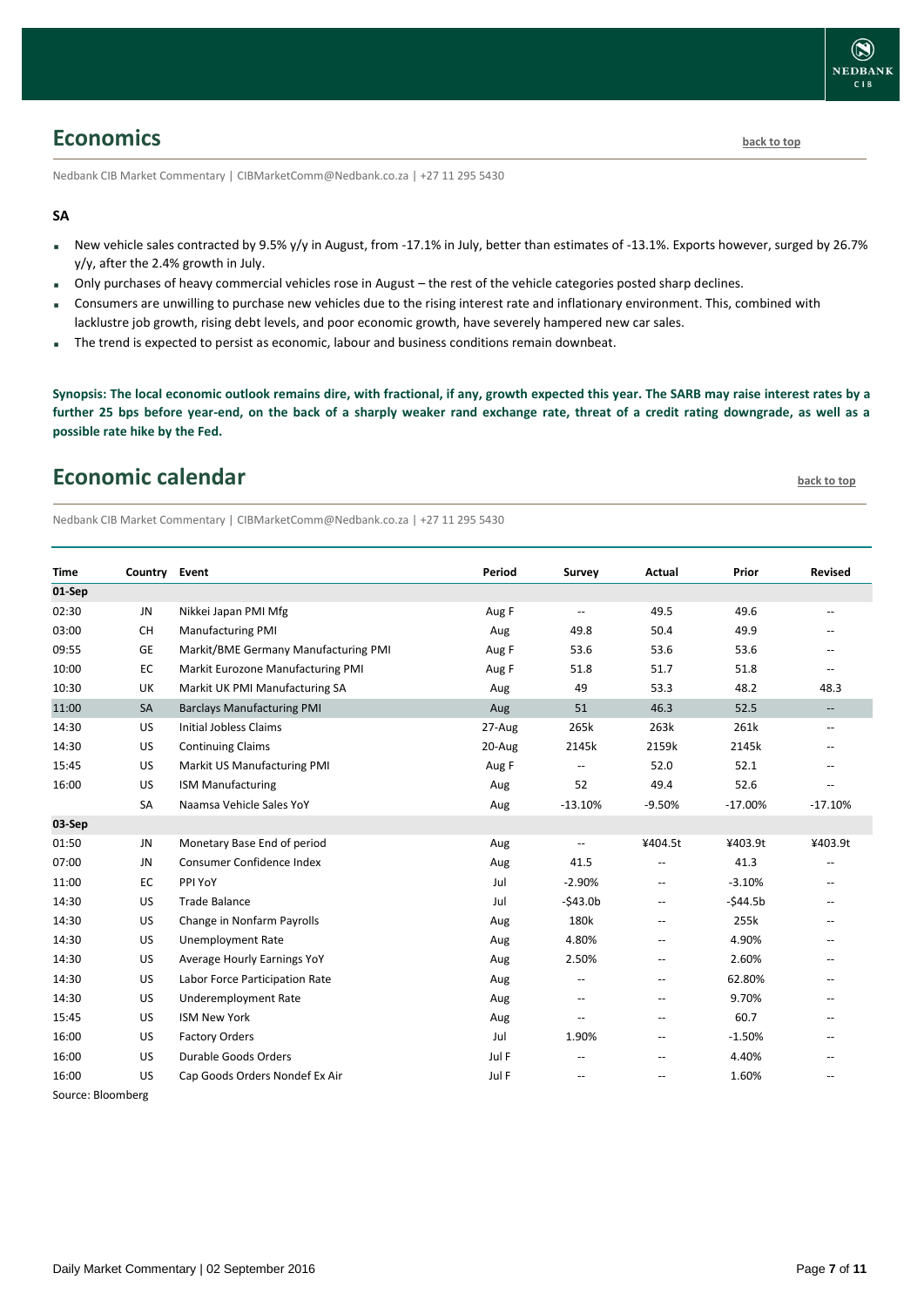# <span id="page-7-0"></span>**JSE performance [back to top](#page-0-0)**

Nedbank CIB Market Commentary | CIBMarketComm@Nedbank.co.za | +27 11 295 5430

| <b>Top40 constituents</b>             | <b>Last price</b> | %Δ<br>$-1d$ | %Δ<br><b>MTD</b> | %Δ<br><b>YTD</b> | Month<br>trend |
|---------------------------------------|-------------------|-------------|------------------|------------------|----------------|
| AGL: Anglo American Plc               | 151.27            | 1.18        | 1.18             | 119.26           | ✿              |
| AMS: Anglo American Platinum Ltd      | 398.92            | 0.91        | 0.91             | 115.24           | ⇑              |
| ANG: Anglogold Ashanti Ltd            | 242.28            | 1.04        | 1.04             | 128.01           | ⇑              |
| APN: Aspen Pharmacare Holdings Lt     | 346.50            | $-1.56$     | $-1.56$          | 11.96            | ⇩              |
| BAT: Brait Se                         | 115.50            | $-0.86$     | $-0.86$          | $-30.22$         | ⇩              |
| <b>BGA: Barclays Africa Group Ltd</b> | 143.00            | $-3.96$     | $-3.96$          | $-0.34$          | ⇩              |
| <b>BID: Bid Corp Ltd</b>              | 270.87            | 0.32        | 0.32             |                  | ✿              |
| BIL: Bhp Billiton Plc                 | 188.15            | 0.08        | 0.08             | 8.17             | ⇑              |
| BTI: British American Tobacco Plc     | 915.60            | 0.42        | 0.42             | 4.86             | ⇑              |
| CCO: Capital & Counties Propertie     | 57.50             | 0.52        | 0.52             | -43.90           | ⇑              |
| CFR : Financiere Richemont-Dep Rec    | 85.08             | $-0.09$     | $-0.09$          | $-23.76$         | ⇩              |
| CPI: Capitec Bank Holdings Ltd        | 580.00            | $-0.44$     | $-0.44$          | 7.69             | ⇩              |
| DSY: Discovery Ltd                    | 120.25            | 0.34        | 0.34             | -9.55            | ⇮              |
| FFA: Fortress Income Fund Ltd-A       | 16.19             | $-1.46$     | $-1.46$          | 0.68             | ⇩              |
| FFB: Fortress Income Fund Ltd         | 33.60             | $-1.35$     | $-1.35$          | $-3.53$          | ⇩              |
| <b>FSR: Firstrand Ltd</b>             | 43.47             | $-1.36$     | $-1.36$          | 2.60             | ⇩              |
| GRT : Grow thpoint Properties Ltd     | 24.90             | $-2.08$     | $-2.08$          | 7.19             | ⇩              |
| INL: Investec Ltd                     | 86.02             | 0.21        | 0.21             | -21.44           | ⇑              |
| INP: Investec Plc                     | 86.90             | 0.46        | 0.46             | $-21.06$         | ✿              |
| <b>ITU: Intu Properties Plc</b>       | 61.00             | 0.49        | 0.49             | $-17.48$         | ⇑              |
| MEI: Mediclinic International Plc     | 195.87            | $-1.10$     | $-1.10$          | 2.87             | ⇩              |
| MND: Mondi Ltd                        | 297.00            | 0.00        | 0.00             | $-3.34$          | ⇛              |
| MNP: Mondi Plc                        | 299.47            | 0.09        | 0.09             | $-2.93$          | ⇑              |
| MRP: Mr Price Group Ltd               | 168.50            | $-8.66$     | $-8.66$          | $-15.75$         | ⊕              |
| MTN: Mtn Group Ltd                    | 119.25            | $-0.79$     | $-0.79$          | $-10.26$         | ⊕              |
| NED: Nedbank Group Ltd                | 203.85            | $-1.29$     | $-1.29$          | 8.08             | ⇩              |
| NPN: Naspers Ltd-N Shs                | 2 422.00          | 0.67        | 0.67             | 14.25            | ⇑              |
| NTC: Netcare Ltd                      | 32.72             | $-0.40$     | $-0.40$          | $-3.48$          | ⇩              |
| OML: Old Mutual Plc                   | 37.05             | $-0.30$     | $-0.30$          | $-10.62$         | ⇩              |
| RDF: Redefine Properties Ltd          | 10.90             | $-1.09$     | $-1.09$          | 12.37            | ⇩              |
| REI: Reinet Investments Sa-Dr         | 32.00             | $-0.19$     | $-0.19$          | 0.38             | ⇩              |
| REM: Remgro Ltd                       | 250.75            | $-0.38$     | $-0.38$          | 2.26             | ⊕              |
| RMH: Rmb Holdings Ltd                 | 57.50             | $-2.04$     | $-2.04$          | 3.40             | ⊕              |
| RMI: Rand Merchant Investment Hol     | 41.55             | $-0.60$     | $-0.60$          | 7.34             | ⊕              |
| SAB: Sabmiller Plc                    | 856.33            | 1.10        | 1.10             | $-8.76$          | 合              |
| SBK: Standard Bank Group Ltd          | 130.23            | $-2.19$     | $-2.19$          | 14.74            | ⇩              |
| SHP: Shoprite Holdings Ltd            | 184.44            | $-2.15$     | $-2.15$          | 28.74            | ⇩              |
| SLM: Sanlam Ltd                       | 62.52             | 0.06        | 0.06             | 3.27             | ⇑              |
| SNH: Steinhoff International H Nv     | 85.79             | $-2.75$     | $-2.75$          | 9.27             | ⊕              |
| SOL: Sasol Ltd                        | 364.00            | $-1.66$     | $-1.66$          | -13.21           | ⇩              |
| TBS: Tiger Brands Ltd                 | 381.53            | 0.00        | 0.00             | 20.57            | 合              |
| VOD: Vodacom Group Ltd                | 153.20            | 0.18        | 0.18             | 0.52             | ⇮              |
| WHL: Woolw orths Holdings Ltd         | 79.50             | -1.41       | $-1.41$          | $-20.62$         | ⇩              |
| Source: Bloomberg & Nedbank CIB       | Time              |             | 2016/09/02 07:16 |                  |                |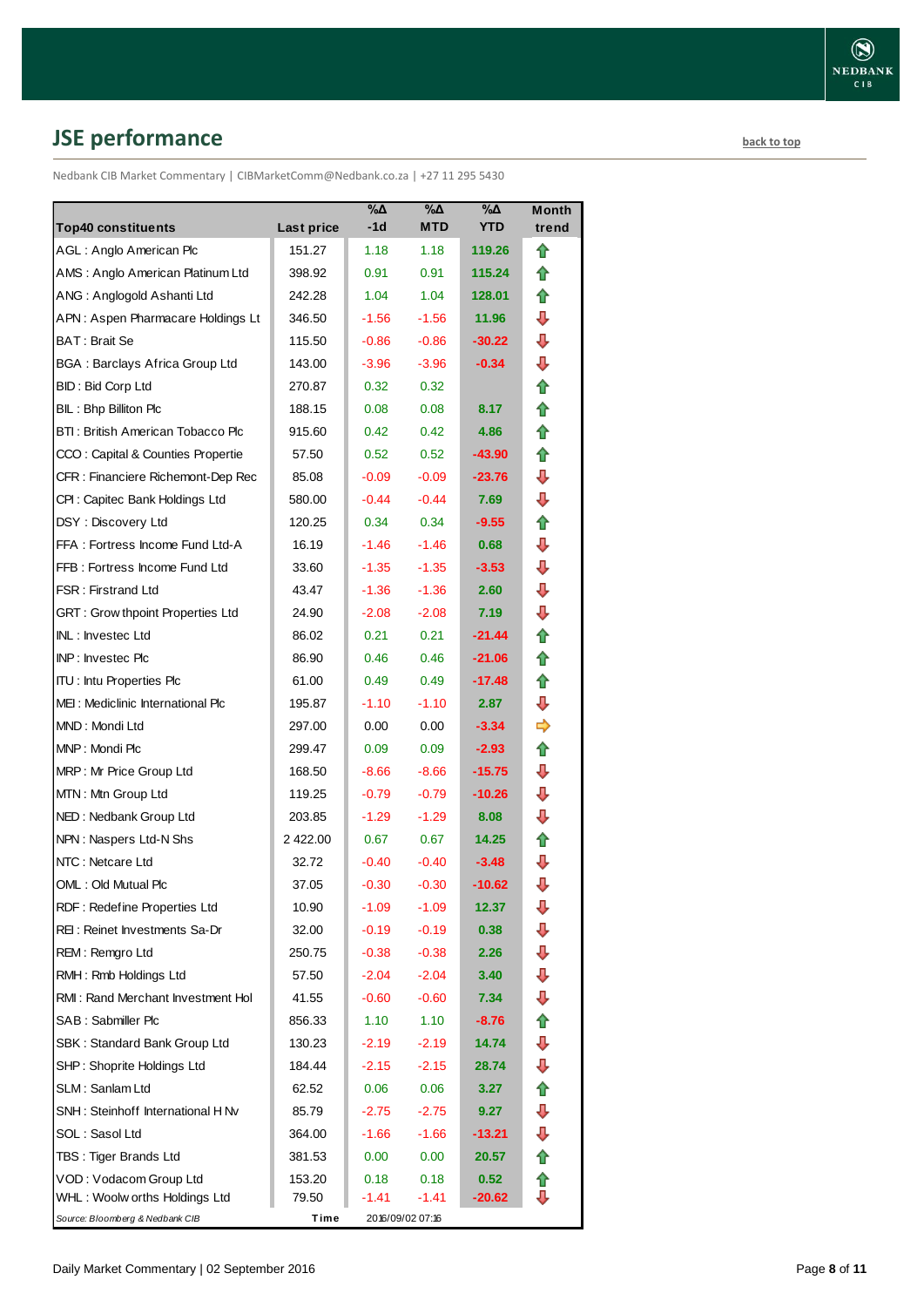## <span id="page-8-0"></span>**Last day to trade [back to](#page-0-0) the contract of the contract of the contract of the contract of the contract of the contract of the contract of the contract of the contract of the contract of the contract of the contract of t**

Susan Correia | [Scorreia@Nedbankcapital.co.za](mailto:Scorreia@Nedbankcapital.co.za) | +27 11 295 8227

| Share code       | Share name                     | Dividend / interest rate                           |
|------------------|--------------------------------|----------------------------------------------------|
| 6 September 2016 |                                |                                                    |
| ABSP             | <b>ABSA Bank Ltd Prefs</b>     | dividend @ 3696.57534cps                           |
| ADH              | Advtech Ltd                    | dividend $@$ 13.5cps                               |
| <b>BGA</b>       | Barclays Africa Group Ltd      | dividend $@$ 460cps                                |
| CCO              | Capital Counties Prop plc      | Dividend Option @ GBP 0.005 (rate tba on 05/09/16) |
| ABSP             | <b>ABSA Bank Ltd Prefs</b>     | dividend @ 3696.57534cps                           |
| <b>CLH</b>       | City Lodge Hotels Ltd          | dividend @ 248cps                                  |
| <b>EMI</b>       | Emira Prop Fund Ltd            | dividend $@75.76cps$                               |
| <b>EXX</b>       | <b>Exxaro Resources Ltd</b>    | dividend @ 90cps                                   |
| <b>FFA</b>       | Fortress Income Fund A         | dividend $@$ 64.45cps                              |
| <b>FFB</b>       | Fortress Income Fund B         | dividend $@74.69$ cps                              |
| GFI              | Gold Fields Ltd                | dividend @ 50cps                                   |
| <b>MPT</b>       | Mpact Ltd                      | Dividend Option @ 30cps                            |
| <b>NED</b>       | Nedbank Group Ltd              | dividend @ 570cps                                  |
| <b>REI</b>       | Reinet Inv SCA                 | dividend @ 26.002310cps                            |
| <b>ROC</b>       | Rockcastle Global Real est Ltd | Dividend Option @ 69.912840cps                     |
| <b>SBKP</b>      | Standard Bank Group Ltd Pref   | dividend $@3.25$ cps                               |
| <b>SBPP</b>      | Standard Bank Group Ltd Pref   | dividend $@396.13cps$                              |
| <b>SHP</b>       | Shoprie Hldgs Ltd              | dividend @ 296cps                                  |

*Source: JSE*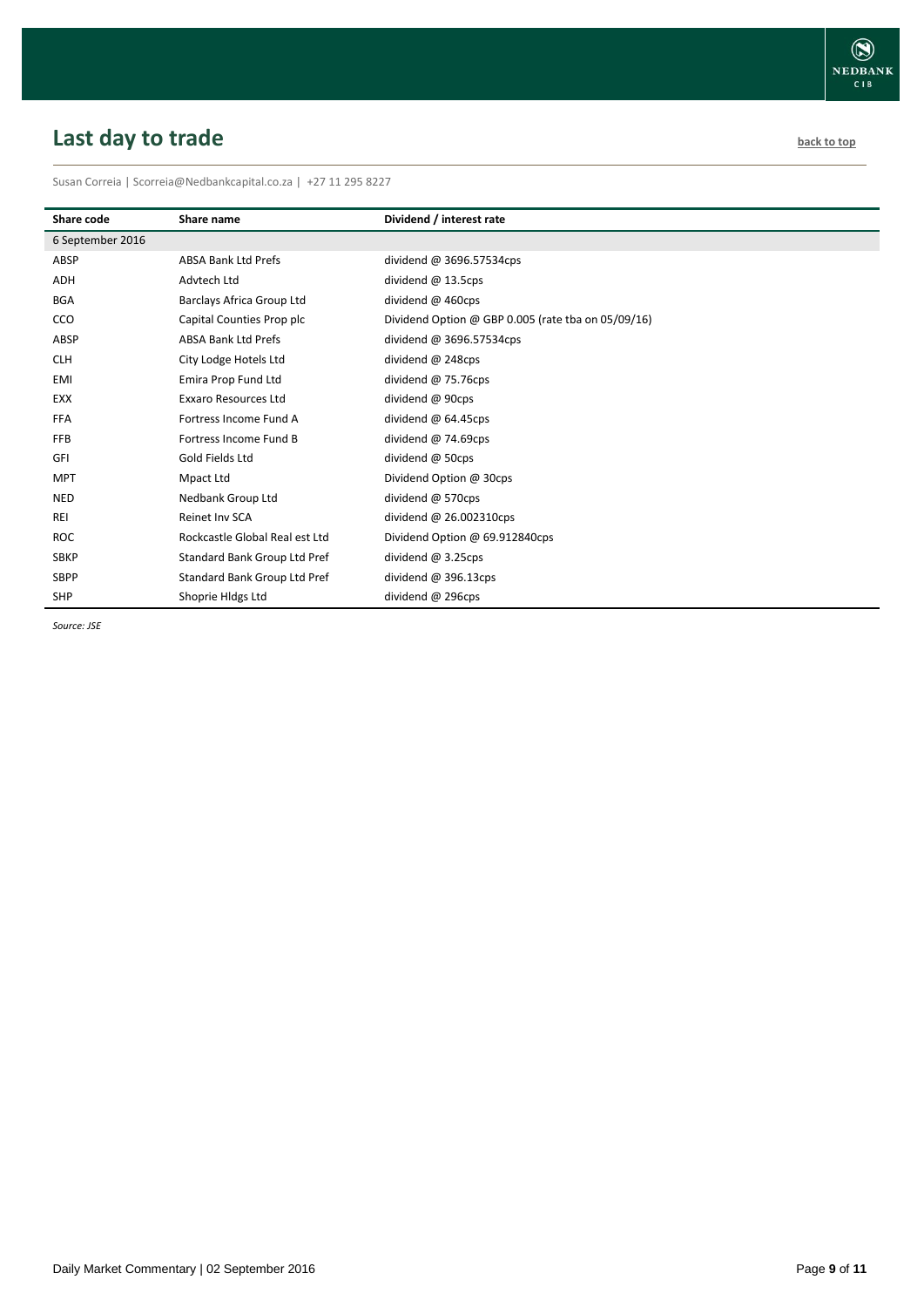### <span id="page-9-0"></span>**Contacts**

**Head: Strategic Research Mohammed Yaseen Nalla, CFA** (011) 295 5430

**ALM Portfolio Management** (011) 535 4042

**Equities Sales and Distribution** (011) 535 4030/31

**Forex Institutional Sales Desk** (011) 535 4005

**Interest Rate Swaps & FRA's Trading** (011) 535 4004

**Money Market Institutional Sales Desk** (011) 535 4008

**Treasury: Economic Analyst Reezwana Sumad** (011) 294 1753

**Bond Trading** (011) 535 4021

**Forex Business Banking Sales Desk** (011) 535 4003

**Forex Retail Sales Desk** (011) 535 4020

**Money Market Business Banking Sales Desk** (011) 535 4006

**Non Soft & Soft Commodities Trading** (011) 535 4038

**Credit Derivatives**  (011) 535 4047

**Forex Corporate Sales Desk** JHB (011) 535 4002; DBN (031) 327 3000; CTN (021) 413 9300

**Inflation Trading** (011) 535 4026

**Money Market Corporate Sales Desk** JHB (011) 535 4007; DBN (031) 327 3000; CTN (021) 413 9300

**Preference shares desk** (011) 535 4072